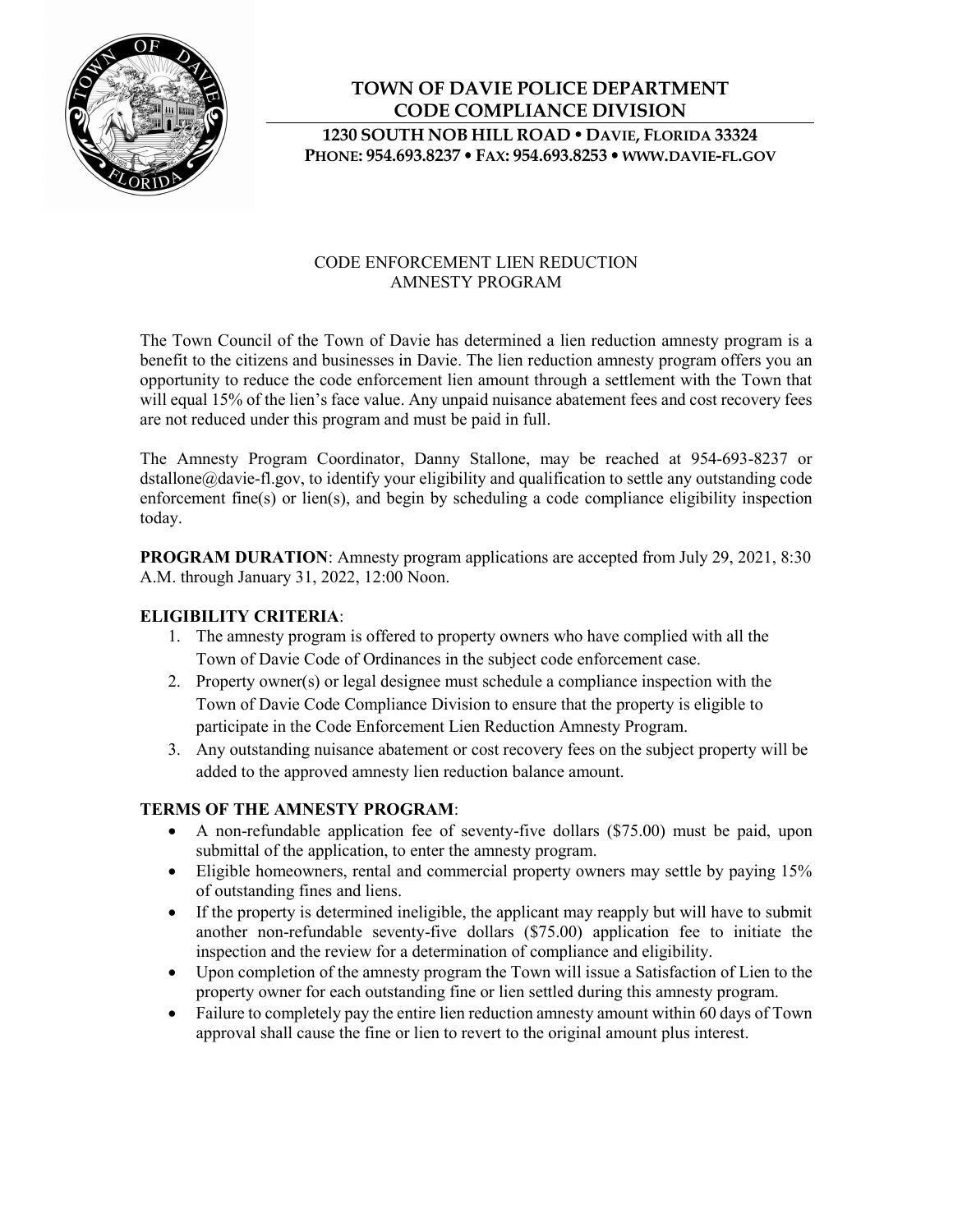## **TOWN OF DAVIE CODE COMPLIANCE LIEN REDUCTION AMNESTY PROGRAM**  *APPLICATION*

#### *PLEASE PRINT NEATLY OR TYPE APPLICATION*

| 1. | Date: |                                                            |                                                                                                                                                                     |
|----|-------|------------------------------------------------------------|---------------------------------------------------------------------------------------------------------------------------------------------------------------------|
| 2. |       | <b>Applicant Information</b>                               |                                                                                                                                                                     |
|    |       | Company (if applicable):                                   |                                                                                                                                                                     |
|    |       | Name:                                                      |                                                                                                                                                                     |
|    |       | <b>Mailing Address:</b>                                    |                                                                                                                                                                     |
|    |       | City/Town:                                                 | Zip Code: _______________<br><i>State:</i><br><u> 1989 - Johann Barn, mars and de Branch Barn, mars and de Branch Barn, mars and de Branch Barn, mars and de Br</u> |
|    |       | Phone #:                                                   | $Fax \#$                                                                                                                                                            |
|    |       | Mobile #:                                                  |                                                                                                                                                                     |
| З. |       | <b>Property Owner Information:</b>                         | Check here if same as applicant.                                                                                                                                    |
|    |       |                                                            | If more than one owner, attach additional sheet with names and addresses                                                                                            |
|    |       | <b>Company (if Applicable):</b>                            |                                                                                                                                                                     |
|    |       | Name:                                                      |                                                                                                                                                                     |
|    |       | <b>Mailing Address:</b>                                    |                                                                                                                                                                     |
|    |       | City/Town:                                                 | Zip Code: The Collection of the Collection of the Collection of the Collection of the Collection of the Collect<br>State:                                           |
|    |       | Phone #:                                                   | Fax #:                                                                                                                                                              |
|    |       | Mobile #:                                                  | E-mail:                                                                                                                                                             |
| 4. |       | Information for subject property where violation occurred: |                                                                                                                                                                     |
|    |       |                                                            |                                                                                                                                                                     |
|    |       |                                                            |                                                                                                                                                                     |
|    |       |                                                            |                                                                                                                                                                     |
|    |       |                                                            |                                                                                                                                                                     |
|    |       |                                                            |                                                                                                                                                                     |
|    |       |                                                            | $\Box$ <i>YES</i> $\Box$ <i>NO</i><br>Have the violation(s) on the subject property been corrected:                                                                 |
|    |       |                                                            | Date upon which the subject property was brought into compliance:                                                                                                   |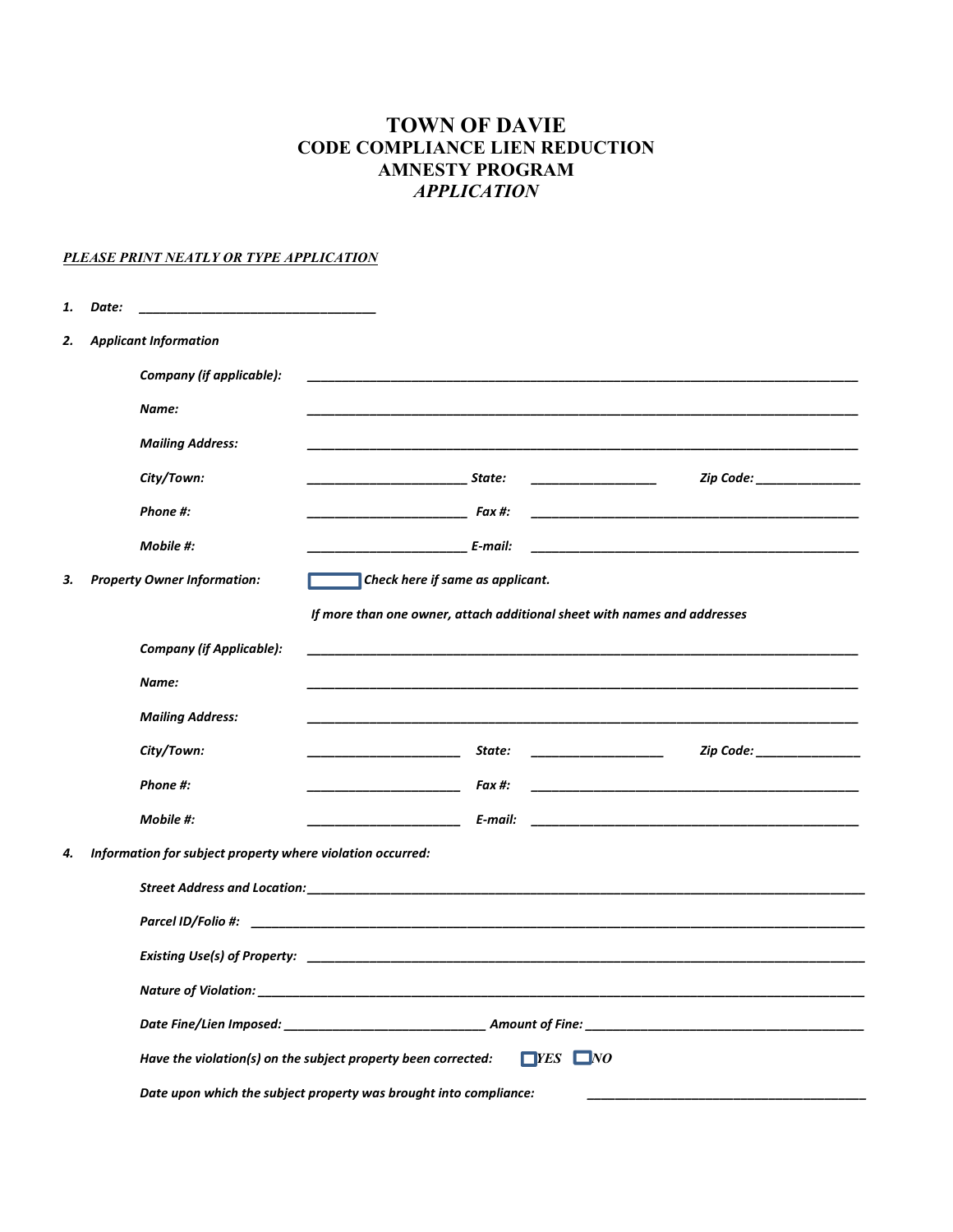*Fine/Lien Settlement Amount will include the following charges:* 

- *a. Residential, Residential Rental or Commercial properties: Amount of Reduction will be Fifteen percent (15%) of the outstanding code enforcement fines and liens on the subject property;*
- *b. Total amount of amnesty reduction plus any outstanding nuisance abatement and/or cost recovery fees;*
- *c. Total Lien Settlement Amount (to be filled in by the Town): \$ \_\_\_\_\_\_\_\_\_\_\_\_\_\_\_\_\_\_\_\_\_\_\_\_\_\_\_\_\_\_\_\_\_\_\_\_\_\_\_\_\_\_\_\_\_*
- *5. Please provide the following Information:*

| Code Compliance Case No.:                                                                                     |  |  |  |  |
|---------------------------------------------------------------------------------------------------------------|--|--|--|--|
| Do you have a copy of the Notice of Violation issued by the Code Compliance Division:                         |  |  |  |  |
| Do you have a copy of the Final Order issued by the Special Magistrate:                                       |  |  |  |  |
| The factual basis upon which the application for reduction or forgiveness of the fine/lien should be granted: |  |  |  |  |

*\_\_\_\_\_\_\_\_\_\_\_\_\_\_\_\_\_\_\_\_\_\_\_\_\_\_\_\_\_\_\_\_\_\_\_\_\_\_\_\_\_\_\_\_\_\_\_\_\_\_\_\_\_\_\_\_\_\_\_\_\_\_\_\_\_\_\_\_\_\_\_\_\_\_\_\_\_\_\_\_\_\_\_\_\_\_\_\_\_\_\_\_\_\_\_\_\_\_\_\_\_\_\_\_\_\_\_\_\_\_\_*

*\_\_\_\_\_\_\_\_\_\_\_\_\_\_\_\_\_\_\_\_\_\_\_\_\_\_\_\_\_\_\_\_\_\_\_\_\_\_\_\_\_\_\_\_\_\_\_\_\_\_\_\_\_\_\_\_\_\_\_\_\_\_\_\_\_\_\_\_\_\_\_\_\_\_\_\_\_\_\_\_\_\_\_\_\_\_\_\_\_\_\_\_\_\_\_\_\_\_\_\_\_\_\_\_\_\_\_\_\_\_\_*

*\_\_\_\_\_\_\_\_\_\_\_\_\_\_\_\_\_\_\_\_\_\_\_\_\_\_\_\_\_\_\_\_\_\_\_\_\_\_\_\_\_\_\_\_\_\_\_\_\_\_\_\_\_\_\_\_\_\_\_\_\_\_\_\_\_\_\_\_\_\_\_\_\_\_\_\_\_\_\_\_\_\_\_\_\_\_\_\_\_\_\_\_\_\_\_\_\_\_\_\_\_\_\_\_\_\_\_\_\_\_\_* 

*\_\_\_\_\_\_\_\_\_\_\_\_\_\_\_\_\_\_\_\_\_\_\_\_\_\_\_\_\_\_\_\_\_\_\_\_\_\_\_\_\_\_\_\_\_\_\_\_\_\_\_\_\_\_\_\_\_\_\_\_\_\_\_\_\_\_\_\_\_\_\_\_\_\_\_\_\_\_\_\_\_\_\_\_\_\_\_\_\_\_\_\_\_\_\_\_\_\_\_\_\_\_\_\_\_\_\_\_\_\_\_*

*\_\_\_\_\_\_\_\_\_\_\_\_\_\_\_\_\_\_\_\_\_\_\_\_\_\_\_\_\_\_\_\_\_\_\_\_\_\_\_\_\_\_\_\_\_\_\_\_\_\_\_\_\_\_\_\_\_\_\_\_\_\_\_\_\_\_\_\_\_\_\_\_\_\_\_\_\_\_\_\_\_\_\_\_\_\_\_\_\_\_\_\_\_\_\_\_\_\_\_\_\_\_\_\_\_\_\_\_\_\_\_*

*\_\_\_\_\_\_\_\_\_\_\_\_\_\_\_\_\_\_\_\_\_\_\_\_\_\_\_\_\_\_\_\_\_\_\_\_\_\_\_\_\_\_\_\_\_\_\_\_\_\_\_\_\_\_\_\_\_\_\_\_\_\_\_\_\_\_\_\_\_\_\_\_\_\_\_\_\_\_\_\_\_\_\_\_\_\_\_\_\_\_\_\_\_\_\_\_\_\_\_\_\_\_\_\_\_\_\_\_\_\_\_*

*\_\_\_\_\_\_\_\_\_\_\_\_\_\_\_\_\_\_\_\_\_\_\_\_\_\_\_\_\_\_\_\_\_\_\_\_\_\_\_\_\_\_\_\_\_\_\_\_\_\_\_\_\_\_\_\_\_\_\_\_\_\_\_\_\_\_\_\_\_\_\_\_\_\_\_\_\_\_\_\_\_\_\_\_\_\_\_\_\_\_\_\_\_\_\_\_\_\_\_\_\_\_\_\_\_\_\_\_\_\_\_* 

*The reasons, if any, compliance was not obtained prior to the deadline set by the Special Magistrate in the Final Order:* 

*Please provide any other information, including but not limited to the circumstances that exist which would support the reduction or forgiveness of the lien or fine:* 

*\_\_\_\_\_\_\_\_\_\_\_\_\_\_\_\_\_\_\_\_\_\_\_\_\_\_\_\_\_\_\_\_\_\_\_\_\_\_\_\_\_\_\_\_\_\_\_\_\_\_\_\_\_\_\_\_\_\_\_\_\_\_\_\_\_\_\_\_\_\_\_\_\_\_\_\_\_\_\_\_\_\_\_\_\_\_\_\_\_\_\_\_\_\_\_\_\_\_\_\_\_\_\_\_\_\_\_\_\_\_\_*

*\_\_\_\_\_\_\_\_\_\_\_\_\_\_\_\_\_\_\_\_\_\_\_\_\_\_\_\_\_\_\_\_\_\_\_\_\_\_\_\_\_\_\_\_\_\_\_\_\_\_\_\_\_\_\_\_\_\_\_\_\_\_\_\_\_\_\_\_\_\_\_\_\_\_\_\_\_\_\_\_\_\_\_\_\_\_\_\_\_\_\_\_\_\_\_\_\_\_\_\_\_\_\_\_\_\_\_\_\_\_\_* 

*\_\_\_\_\_\_\_\_\_\_\_\_\_\_\_\_\_\_\_\_\_\_\_\_\_\_\_\_\_\_\_\_\_\_\_\_\_\_\_\_\_\_\_\_\_\_\_\_\_\_\_\_\_\_\_\_\_\_\_\_\_\_\_\_\_\_\_\_\_\_\_\_\_\_\_\_\_\_\_\_\_\_\_\_\_\_\_\_\_\_\_\_\_\_\_\_\_\_\_\_\_\_\_\_\_\_\_\_\_\_\_*

*\_\_\_\_\_\_\_\_\_\_\_\_\_\_\_\_\_\_\_\_\_\_\_\_\_\_\_\_\_\_\_\_\_\_\_\_\_\_\_\_\_\_\_\_\_\_\_\_\_\_\_\_\_\_\_\_\_\_\_\_\_\_\_\_\_\_\_\_\_\_\_\_\_\_\_\_\_\_\_\_\_\_\_\_\_\_\_\_\_\_\_\_\_\_\_\_\_\_\_\_\_\_\_\_\_\_\_\_\_\_\_*

*\_\_\_\_\_\_\_\_\_\_\_\_\_\_\_\_\_\_\_\_\_\_\_\_\_\_\_\_\_\_\_\_\_\_\_\_\_\_\_\_\_\_\_\_\_\_\_\_\_\_\_\_\_\_\_\_\_\_\_\_\_\_\_\_\_\_\_\_\_\_\_\_\_\_\_\_\_\_\_\_\_\_\_\_\_\_\_\_\_\_\_\_\_\_\_\_\_\_\_\_\_\_\_\_\_\_\_\_\_\_\_*

*\_\_\_\_\_\_\_\_\_\_\_\_\_\_\_\_\_\_\_\_\_\_\_\_\_\_\_\_\_\_\_\_\_\_\_\_\_\_\_\_\_\_\_\_\_\_\_\_\_\_\_\_\_\_\_\_\_\_\_\_\_\_\_\_\_\_\_\_\_\_\_\_\_\_\_\_\_\_\_\_\_\_\_\_\_\_\_\_\_\_\_\_\_\_\_\_\_\_\_\_\_\_\_\_\_\_\_\_\_\_\_* 

*\_\_\_\_\_\_\_\_\_\_\_\_\_\_\_\_\_\_\_\_\_\_\_\_\_\_\_\_\_\_\_\_\_\_\_\_\_\_\_\_\_\_\_\_\_\_\_\_\_\_\_\_\_\_\_\_\_\_\_\_\_\_\_\_\_\_\_\_\_\_\_\_\_\_\_\_\_\_\_\_\_\_\_\_\_\_\_\_\_\_\_\_\_\_\_\_\_\_\_\_\_\_\_\_\_\_\_\_\_\_\_*

*\_\_\_\_\_\_\_\_\_\_\_\_\_\_\_\_\_\_\_\_\_\_\_\_\_\_\_\_\_\_\_\_\_\_\_\_\_\_\_\_\_\_\_\_\_\_\_\_\_\_\_\_\_\_\_\_\_\_\_\_\_\_\_\_\_\_\_\_\_\_\_\_\_\_\_\_\_\_\_\_\_\_\_\_\_\_\_\_\_\_\_\_\_\_\_\_\_\_\_\_\_\_\_\_\_\_\_\_\_\_\_* 

*\_\_\_\_\_\_\_\_\_\_\_\_\_\_\_\_\_\_\_\_\_\_\_\_\_\_\_\_\_\_\_\_\_\_\_\_\_\_\_\_\_\_\_\_\_\_\_\_\_\_\_\_\_\_\_\_\_\_\_\_\_\_\_\_\_\_\_\_\_\_\_\_\_\_\_\_\_\_\_\_\_\_\_\_\_\_\_\_\_\_\_\_\_\_\_\_\_\_\_\_\_\_\_\_\_\_\_\_\_\_\_*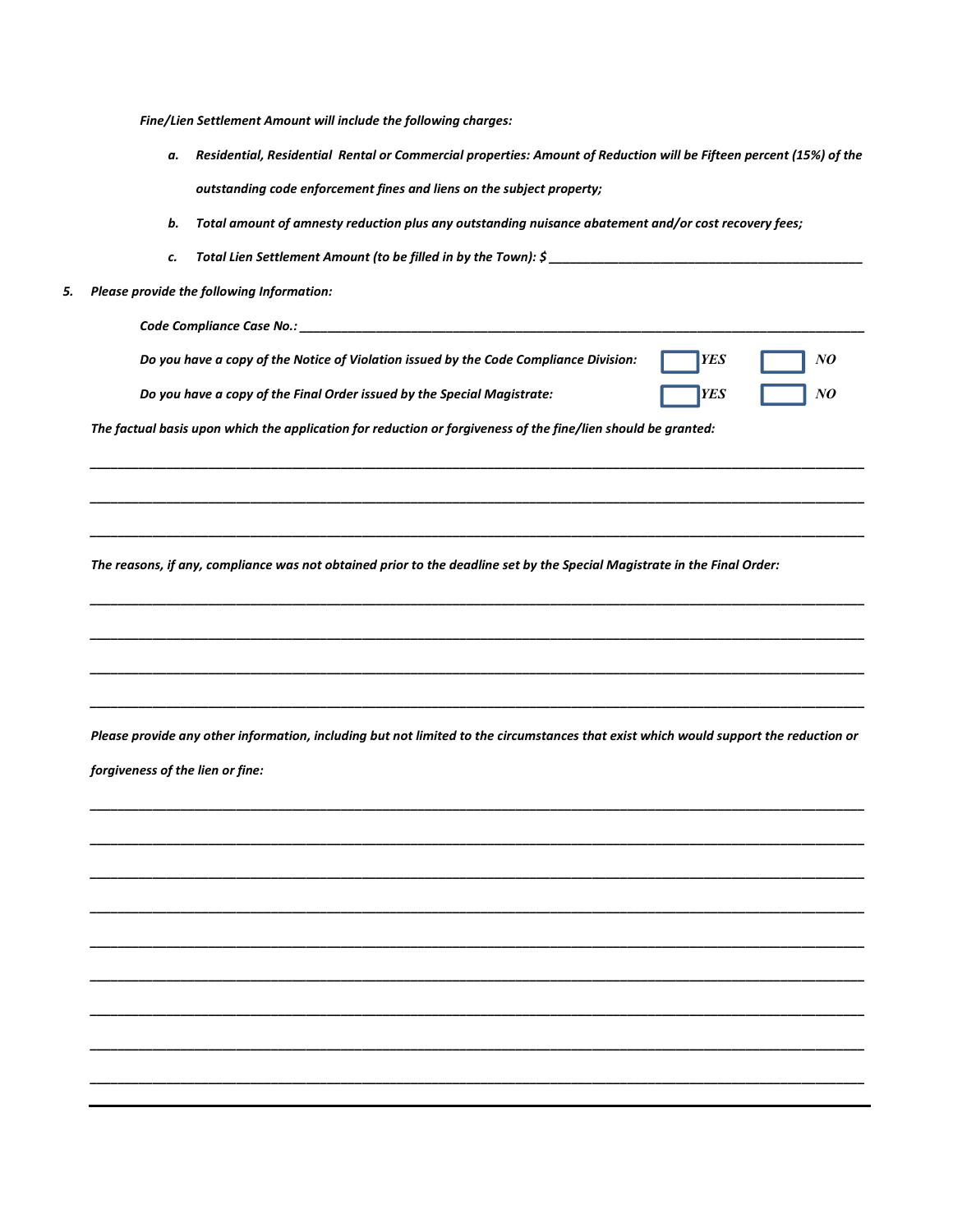*6. Please submit the following items in order to complete this application:*

| Α. |                                 | <b>Notarized Application</b>                                                                                                                                                                                                                                                                                                                        |
|----|---------------------------------|-----------------------------------------------------------------------------------------------------------------------------------------------------------------------------------------------------------------------------------------------------------------------------------------------------------------------------------------------------|
| В. |                                 | <b>Administrative Fee</b> – \$75.00. Please note this fee is non-refundable. Checks are to be made payable to the<br>Town of Davie and payment is to be submitted to the Code Compliance Division at time of application.                                                                                                                           |
|    |                                 | Letter of Authorization. If the applicant is not the property owner, a notarized letter of authorization or<br>agent affidavit is required, unless the applicant is the attorney of the owner. Each property owner must<br>complete a separate authorization form or other suitable documentation to allow the agent to act upon<br>his/her behalf. |
| D. |                                 | <b>Corporate Documents:</b> If the applicant/owner is representing a company, articles of incorporation which<br>show the applicant/owner is authorized to represent the company is required. A data record printout from<br>the Florida Division of Corporations website may also be provided.                                                     |
| Ε. |                                 | <b>Additional Information (Optional):</b> Submit any information that may be helpful in understanding the<br>request.                                                                                                                                                                                                                               |
|    | <b>Application Filing Date:</b> |                                                                                                                                                                                                                                                                                                                                                     |

**8.** Application Filing Procedure**:** This application with the non-refundable fee of \$75.00, together with all required items, exhibits and attachments, shall be completed and filed with the Code Compliance Division prior to the established filing deadline.

I hereby acknowledge receipt of this Agreement and by my signature swear and affirm that I have the authority to enter into and agree to its contents and its conditions.

Print Name of Applicant or Applicant Representative: \_\_\_\_\_\_\_\_\_\_\_\_\_\_\_\_\_\_\_\_\_\_\_\_\_\_\_\_

\_\_\_\_\_\_\_\_\_\_\_\_\_\_\_\_\_\_\_\_\_\_\_\_\_ \_\_\_\_\_\_\_\_\_\_\_

Signature:

STATE OF FLORIDA

COUNTY OF BROWARD

The foregoing instrument was acknowledged before me by means of physical presence or online notarization, this and day of subsequence or physical presence or online notarization, this and any of subsequence or  $\frac{2021 \text{ by$ online notarization, this \_\_\_\_\_\_\_\_\_day of \_\_\_\_\_\_\_\_\_\_\_\_\_, 2021 by \_\_\_\_\_\_\_\_\_\_\_\_\_\_\_\_\_\_\_\_\_\_ who is personally known to me or produced as identification who did/did not take an oath.  $\frac{m}{\sqrt{m}}$  as identification who did/did not take an oath.

Notary Date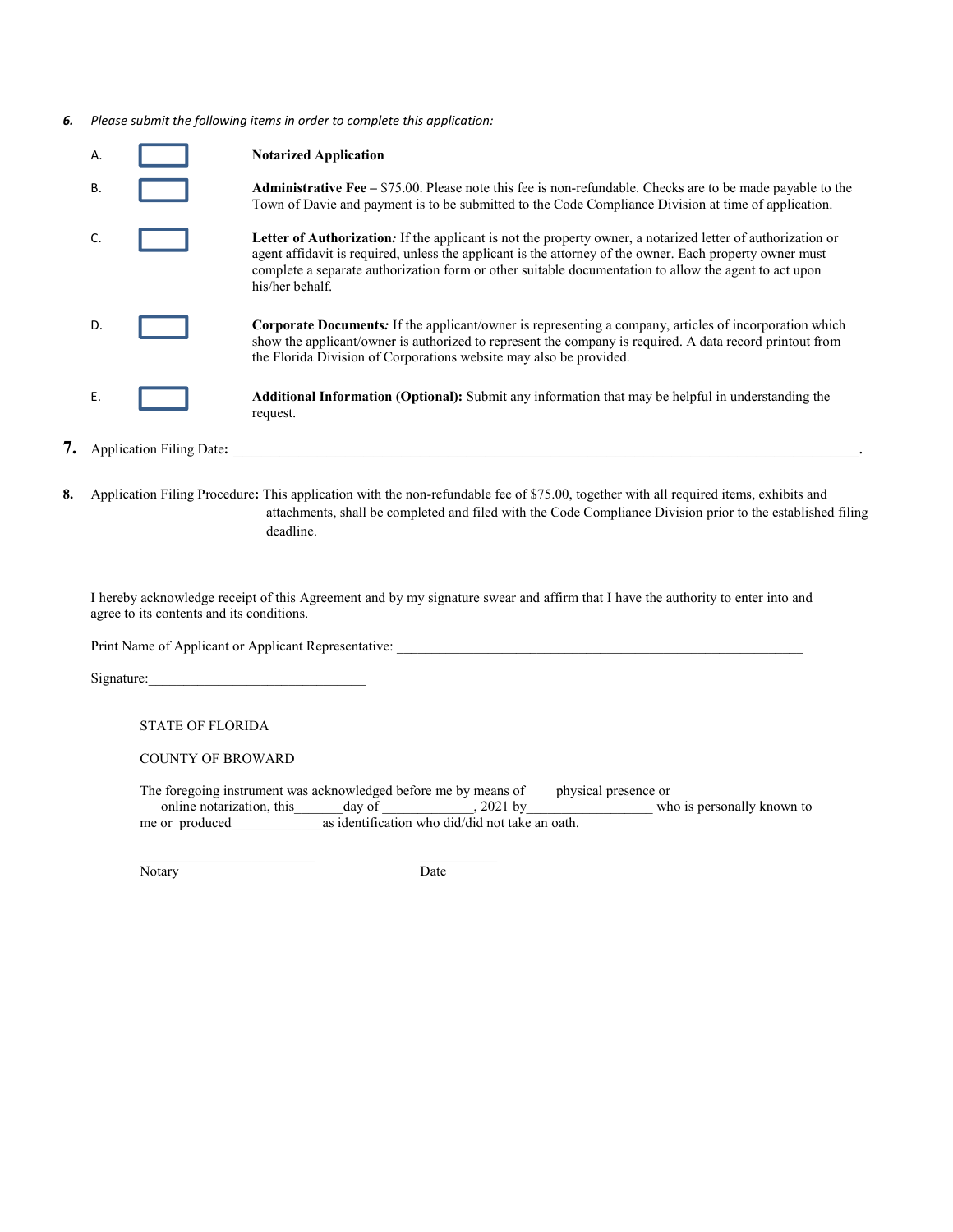

### **TOWN OF DAVIE CODE ENFORCEMENT LIEN AMNESTY PROGRAM**  *PARTICIPATION AGREEMENT*  **1230 SOUTH NOB HILL ROAD DAVIE, FLORIDA 33324**

**PHONE: 954.693.8237 FAX: 954.693.8253 WWW.DAVIE-FL.GOV**

Code Enforcement Case No.:

Folio No.: \_\_\_\_\_\_\_\_\_\_\_\_\_\_\_\_\_\_\_\_\_

Address of Property: \_\_\_\_\_\_\_\_\_\_\_\_\_\_\_\_\_\_\_\_\_\_\_\_\_\_\_\_\_\_\_\_\_\_\_

I, \_\_\_\_\_\_\_\_\_\_\_\_\_\_\_\_\_\_\_\_\_\_\_\_\_\_\_\_\_\_\_\_\_\_\_\_\_\_\_\_ (print name) am the legal owner of the above referenced property ("Property") and I agree to participate in the Code Enforcement Lien Amnesty Program ("Program") as established by the Town of Davie ("Town") in an effort to resolve the code enforcement case cited above.

 $\_$  , and the set of the set of the set of the set of the set of the set of the set of the set of the set of the set of the set of the set of the set of the set of the set of the set of the set of the set of the set of th

I recognize and fully understand that a code enforcement lien from code enforcement fines exists on the Property and, if approved, I voluntarily agree to pay a reduced amount of **15% of the face value of the lien.** I also understand that in order to participate in this Program and be eligible for the aforesaid reduction that: (a) all code violations on the property related to the subject case must be rectified; (b) Any outstanding nuisance abatement fees and/or cost recovery fees are not subject to reduction and will be added to any approved lien reduction amount; (c) Approved lien reduction amount and applicable outstanding fees, if any as noted in section (b), must be paid in full within 60 days of a lien reduction approval by cashier's check or money order payable to the Town of Davie; (d) I am completing one Application and Participation Agreement for each lien on the Property and I am submitting a non-refundable \$75.00 lien amnesty application fee.

If approved, I agree to pay the total sum of the following items: the reduced value of the eligible lien(s) on the Property, and the unreduced face value of any nuisance abatement fee and/or cost recovery fees that are outstanding at the Property. I will make such payment to the Town of Davie and understand and agree that payment in full by cashier's check or money order must be received by the Program Coordinator within 60 days of a lien reduction approval. Should I fail to make payment in full under these conditions, I understand and agree that the approved lien reduction(s) shall be null and void and that I will be liable for the entire face value of the lien(s) as if no reduction had ever been imposed. Any payment made under this program shall go toward the total amount owed.

In addition, I understand that this agreement is not assignable by me. I also recognize that this Program only addresses code enforcement liens and not any other Town liens which may be levied against the Property.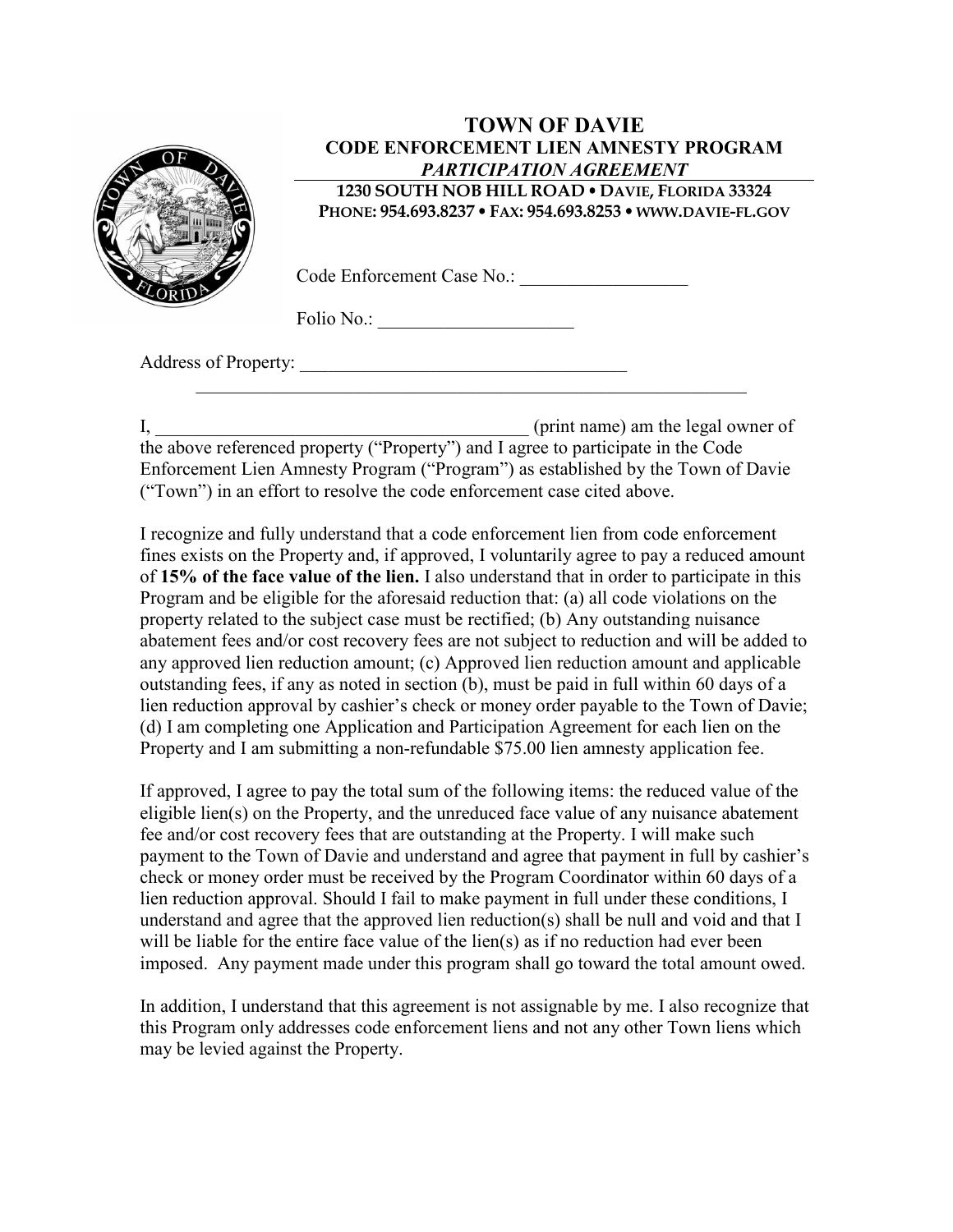Finally, I understand and agree the Town's approval and authorization of this Application and Participation Agreement acknowledges only that the Property has been placed in compliance and the Program's requirements have been met. The Town's authorization does not bar or prevent any future enforcement actions by the Town for new or repeat violations that may exist on the property.

| Signature:       | Date:      |           |  |
|------------------|------------|-----------|--|
| Printed name:    | Telephone: |           |  |
| Mailing address: | City:      | Zip code: |  |

Do not write below this line—for Town use only **\_\_\_\_\_\_\_\_\_\_\_\_\_\_\_\_\_\_\_\_\_\_\_\_\_\_\_\_\_\_\_\_\_\_\_\_\_\_\_\_\_\_\_\_\_\_\_\_\_\_\_\_\_\_\_\_\_\_\_\_\_\_\_\_\_\_\_\_\_\_\_\_** 

## **TOWN'S AUTHORIZATION**

I have examined the Town's Code Enforcement records which confirm that all violations cited on the Property in the above referenced case have been placed in compliance. The total amount owed to the Town, as a result of the subject Code Enforcement case and resulting lien on the Property is currently \$  $($ not including nuisance abatement fees and/or cost recovery fees).

Further, I have verified that this case meets all Program requirements and qualifies for the lien amnesty reduction. The Town hereby authorizes a payoff amount of \$

 $\_$  , and the set of the set of the set of the set of the set of the set of the set of the set of the set of the set of the set of the set of the set of the set of the set of the set of the set of the set of the set of th

Police Code Compliance Official Date

\$75.00 Application fee received, cashier's check/money order #